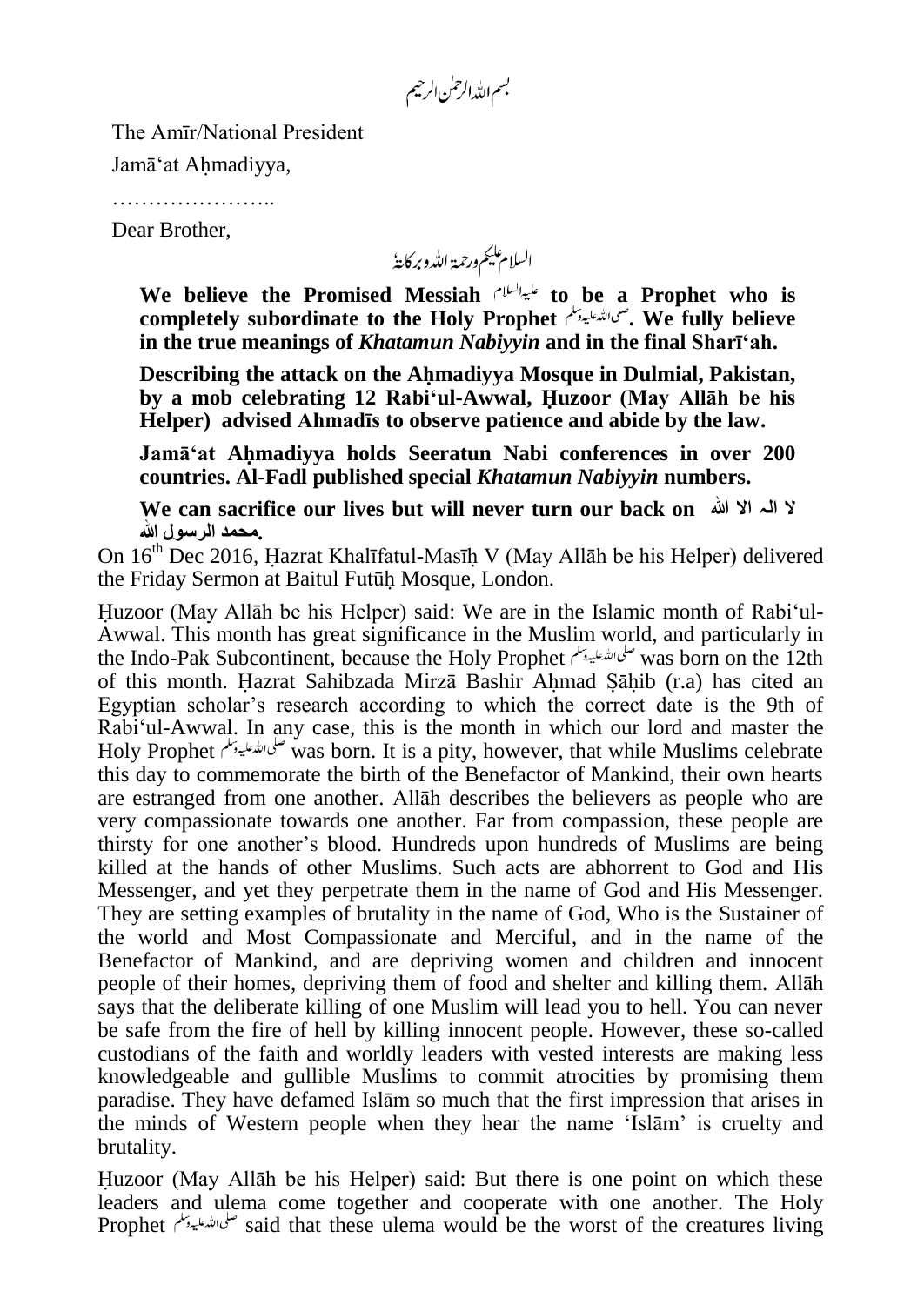under the firmament of heavens and would create great mischief. This is what is happening today. These ulema are igniting fires instead of putting them out. The Holy Prophet *صلى التَّعليدينل* said that at such a time the Promised Messiah (a.s) would appear and he would inform people about the true teachings of Islām and once again bring it together as one Ummah. But these ulema refuse to accept this. Instead they play with people"s passions by feeding them with false notions, and create mischief by using concocted beliefs that are baseless. These mischief mongers inflame people"s passions by claiming that Ahmadīs do not believe in Finality of Prophethood. In response to this we can only say الکاذبین علی ہللا لعنۃ" May the curse of God be upon the liars." Ahmadīs believe in the meaning of the Finality of Prophethood that is told by the Holy Qur"ān and Hadīth, which is that no Prophet can now come who is not the Holy Prophet's returns and is not bound by his Sharī"ah.

Huzoor (May Allāh be his Helper) said: If we believe the Promised Messiah (a.s) to be a Prophet, it is only as a complete servant of the Holy Prophet . This was also the view held by great scholars of the past. Hazrat Shah Waliullah Dehlvi write in *Tafhimat-e-Ilahiya* that Finality of Prophethood means that no one can come with a new Sharī"ah from God, but one can come without the Sharī"ah. Similarly, Hazrat Ayesha (r.a) said: "Do say that the Holy Prophet  $\epsilon$  is *Khatamun Nabiyyin*, but do not say that there shall not be a Prophet after him." Therefore, if we accord Hazrat Mirzā Ghulām Ahmad of Qādiān the status of a Prophet, we do so believing him to be a perfect servant of the Holy Prophet . Thus the claims of the ulama that Ahmadīs believe Mirzā Ghulām Ahmad to be Prophet is only meant to create mischief. Muslims should look at their own condition and reflect whether or not there is a need of a reformer to appear and unite this ummah. This prophecy has surely been fulfilled.

Speaking of the recent events in Pakistan, Huzoor (May Allāh be his Helper) said: About four days ago, some Maulawis and rioters attacked our mosque in Dulmial on the occasion of 12 Rabi"ul-Awwal. There were Ahmadīs inside the mosque who did not let them in and closed the doors. However, upon the assurances of the police that they would protect the mosque the doors were opened. The rioters then entered the mosque and the police stood aside. The rioters took all the things in the mosque and burnt them. In their own estimation they did a great service to Islām. We, however, do not and will not fight the law. We do not care about material things, but if it comes to our faith in God"s oneness and the Holy Prophet , we will not abandon these even if we lose our lives.

Huzoor (May Allāh be his Helper) said that our opponents think that by holding such gatherings and making abusive speeches they are doing a service to Islām. However, the real responsibility to serve Islām was taken up by Jamā"at Ahmadiyya when the Promised Messiah (a.s) made his claim and said that he had come to establish Tauhid and the honour of the Holy Prophet , and that he had come for the rejuvenation of Islām. In the time of Hazrat Khalīfatul-Masīh II (r.a), non-Muslims denigrated the Holy Prophet . At that time Hazrat Khalīfatul-Masīh II (r.a) held large conferences all over India where Ahmadīs and non-Ahmadīs were invited to forget their differences and defend the Holy Prophet . Even non-Muslims were invited to come and speak on the life of the Holy Prophet ,  $\omega_{\mathcal{P}}^{\mathcal{P}}$ , and many of them did come and gave lectures on this subject. When the first such convention was held in Qadian in 1928, two Hindu poets presented their eulogy of the Holy Prophet . Several newspapers praised these conventions and published reviews on them. Al-Fadl published a special